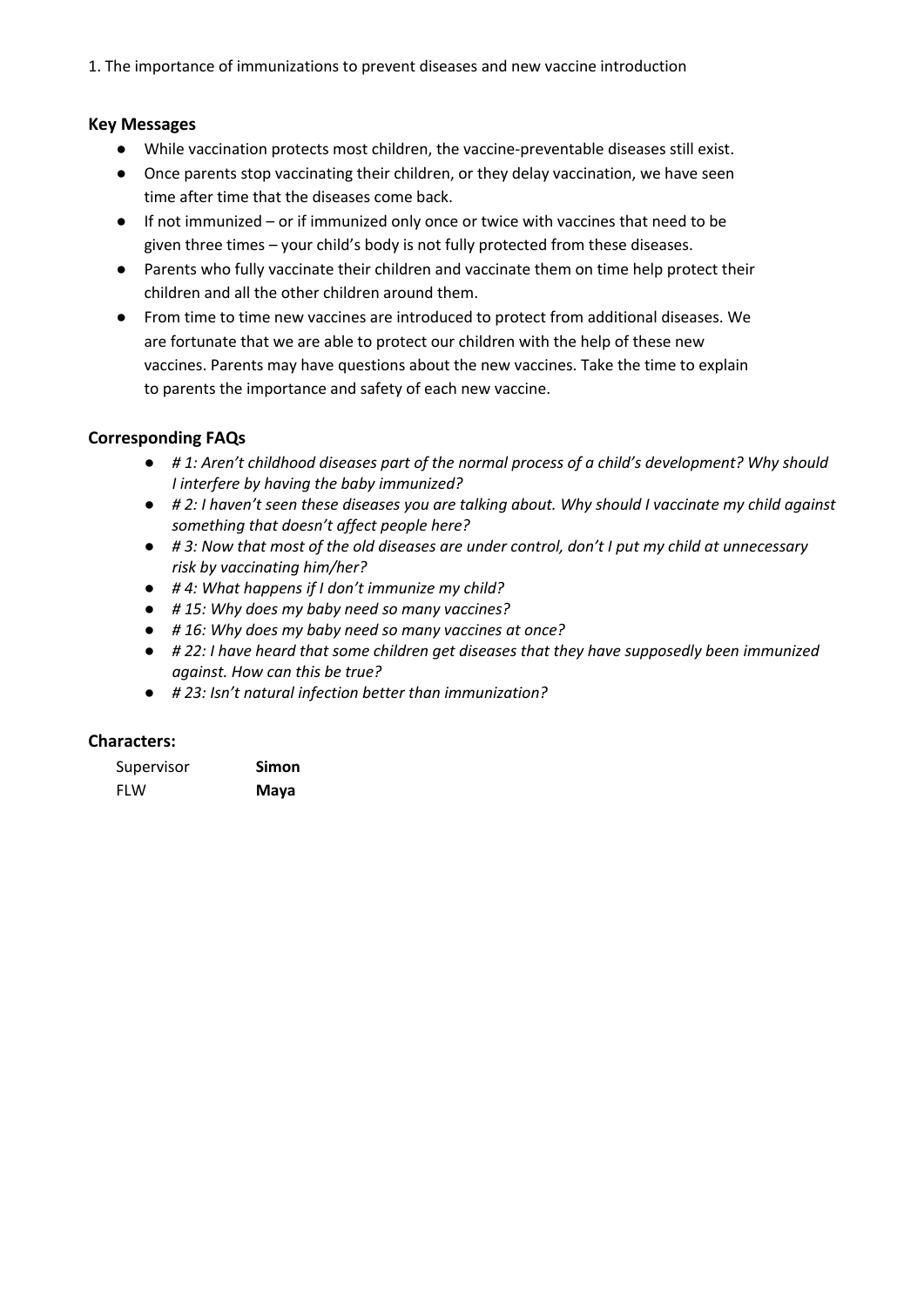- 1. The importance of immunizations to prevent diseases and new vaccine introduction
	- **Narrator:** Welcome to the first Audio Job Aid! You will soon hear a conversation between a frontline worker, Maya, and her supervisor, Simon. Simon is helping Maya prepare to talk with caregivers about a new vaccine that is being introduced and help them understand the importance of immunization. While you are listening, try to think of how you might respond to Maya or what you would say to caregivers when promoting a new vaccine. Let's listen…
	- **Simon:** Hello Maya, what brings you to my office today? Are you settling well into your new position?
	- **Maya:** I've been doing well. I am enjoying my new role as a frontline worker and I appreciate how welcoming everyone has been towards me – my last supervisor didn't have an open door policy like you!
	- **Simon:** I'm happy to hear that. I try to do whatever I can to support you and the other frontline workers to learn and grow. In fact, we have just launched a new vaccine, so your help will be really appreciated in administering the vaccine and explaining it to caregivers. This is also a great opportunity for you to learn.
	- **Maya:** Yes! I'm really looking forward to learning and helping. In fact, I came to see you about that new vaccine. I am a bit concerned about how parents are going to react when we tell them that their child has to get another vaccine. So I was wondering if you could help me prepare to respond to parents who have these concerns…
	- **Simon:** I'm sure you will do well during your outreach, but I would be very happy to help you prepare. Let's see where to start… Well, one of the things parents often ask is what purpose immunization serves if children still get sick even when they are vaccinated. The best way to respond to this question is to remind them that childhood illness may be common, but fortunately we have vaccines to prevent a number of **serious and sometimes deadly diseases**.

**Maya:** Do you have any specific examples that I can share with parents?

- **Simon:** Sure! For example, severe cases of measles can kill many children who develop pneumonia or severe diarrhea and dehydration. In other cases, measles causes permanent damage in the form of deafness or lifelong brain defects. But now, thanks to the measles vaccine, most children are protected from these serious effects of measles.
- **Maya:** We are fortunate to live in a time when vaccines can protect children from preventable death, disability or serious illness. I also like to remind parents that fully immunizing children actually gives them a better chance to survive childhood and develop fully.
- **Simon:** Exactly! In your immunization sessions or home visits, you may notice that a lot of parents haven't heard of the diseases that we want to vaccinate against. So they may not realize that their child could be at risk for these diseases. Either that or they think a disease that used to exist in the past no longer exists because they have not heard of or seen cases lately.

**Maya:** Can you suggest how I can respond to those concerns?

**Simon:** You can start by explaining that while vaccines have been very effective, most of the diseases they prevent still exist and have been known to come back time when enough parents fail to immunize their children.

**Maya:** How is it possible for a disease to return?

**Simon:** Sometimes the bacteria or viruses that cause a disease remain in the environment. Other times people from areas where the disease still exists may bring them into the community. When they do, people are exposed and if they're not immunized, they may